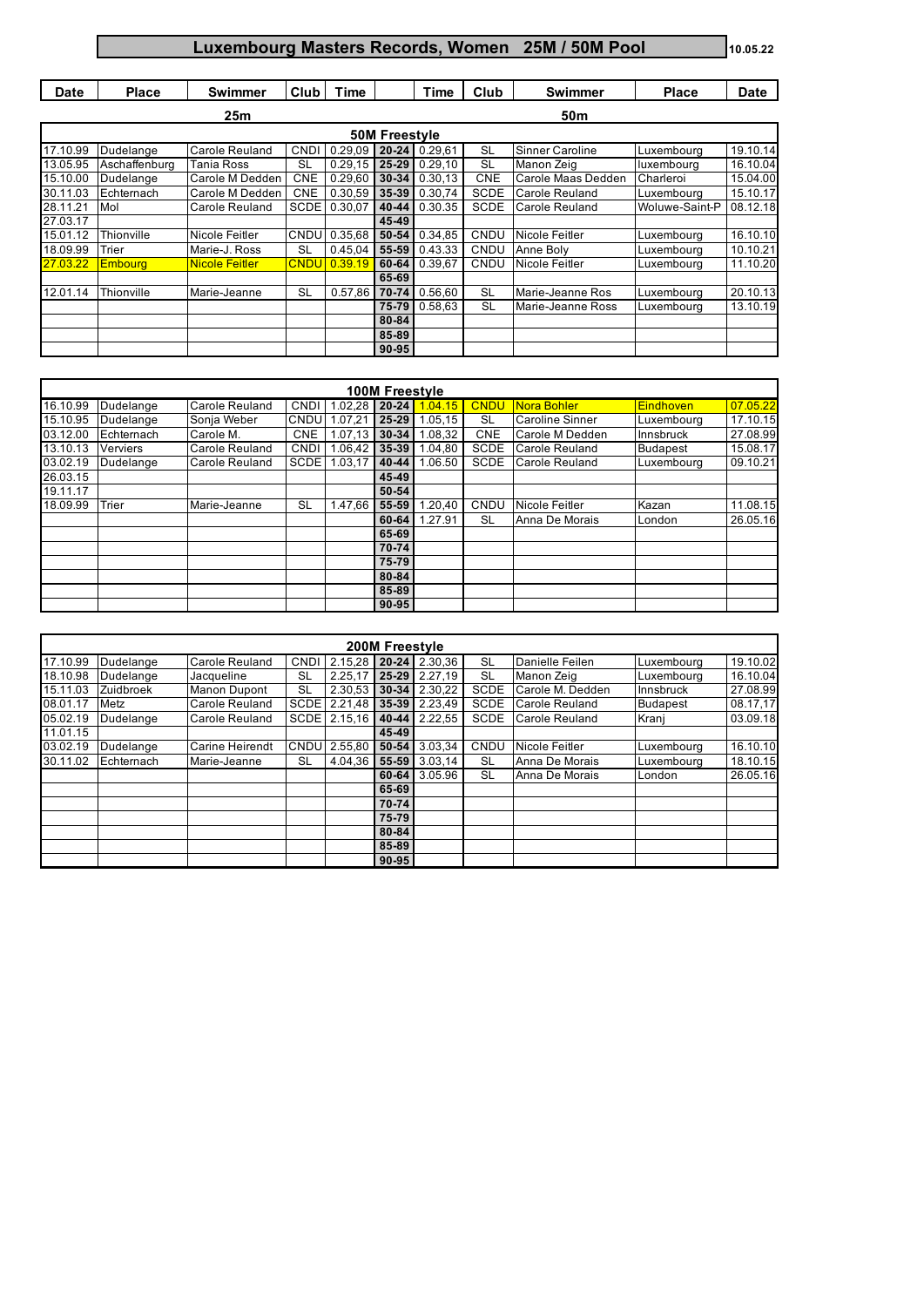# **Luxembourg Masters Records, Women 25M / 50M Pool**

| <b>Date</b> | <b>Place</b> | Swimmer | <b>Club</b> | ime | . ime | Club | <b>Swimmer</b> | Place | .127<br>υαιι |
|-------------|--------------|---------|-------------|-----|-------|------|----------------|-------|--------------|
|             |              |         |             |     |       |      |                |       |              |

|          |            | 25 <sub>m</sub> |             |                 |           | 50 <sub>m</sub>       |             |                     |                 |          |  |  |  |
|----------|------------|-----------------|-------------|-----------------|-----------|-----------------------|-------------|---------------------|-----------------|----------|--|--|--|
|          |            |                 |             |                 |           | 400m Freestyle        |             |                     |                 |          |  |  |  |
| 16.10.99 | Dudelange  | Carole Reuland  | <b>CNDI</b> |                 |           | 4.49.94 20-24 5.12.64 | SL          | <b>Micky Grulms</b> | Apeldoorn       | 10.06.94 |  |  |  |
| 23.02.02 | Embourg    | Jacqueline      | <b>SL</b>   | 5.03.01         | 25-29     | 5.05.67               | SL          | Jacky Komes         | Luxembourg      | 19.10.02 |  |  |  |
| 22.02.03 | Embourg    | Jacqueline      | <b>SL</b>   | 4.56.43 30-34   |           | 5.12.73               | <b>SCDE</b> | Myriam Reuland      | Eindhoven       | 06.05.10 |  |  |  |
| 11.03.17 | Embourg    | Carole Reuland  | <b>SCDE</b> | 4.59,64 35-39   |           | 5.03.16               | <b>SCDE</b> | Carole Reuland      | <b>Budapest</b> | 14.08.17 |  |  |  |
| 19.01.19 | Ingelheim  | Carole Reuland  | <b>SCDE</b> | $4.50.93$ 40-44 |           | 4.55.23               | <b>SCDE</b> | Carole Reuland      | Luxembourg      | 14.10.18 |  |  |  |
|          |            |                 |             |                 | 45-49     |                       |             |                     |                 |          |  |  |  |
| 15.01.12 | Thionville | Catherine Roch  | CNDU        | 6.11.64         | $50 - 54$ | 5.58.15               | CNDU        | Carine Heirendt     | Luxembourg      | 15.10.16 |  |  |  |
| 17.01.98 | Ingelheim  | Marie-Jeanne    | <b>SL</b>   | 8.59.41         | $55 - 59$ | 6.29.49               | SL          | Anna De Morais      | Luxembourg      | 17.10.15 |  |  |  |
|          |            |                 |             |                 | $60 - 64$ | 6.33.67               | SL          | Anna De Morais      | London          | 25.05.16 |  |  |  |
|          |            |                 |             |                 | 65-69     |                       |             |                     |                 |          |  |  |  |
|          |            |                 |             |                 | 70-74     |                       |             |                     |                 |          |  |  |  |
|          |            |                 |             |                 | 75-79     |                       |             |                     |                 |          |  |  |  |
|          |            |                 |             |                 | 80-84     |                       |             |                     |                 |          |  |  |  |
|          |            |                 |             |                 | 85-89     |                       |             |                     |                 |          |  |  |  |
|          |            |                 |             |                 | $90 - 95$ |                       |             |                     |                 |          |  |  |  |

|          | 800M Freestyle |                       |             |                |           |         |             |                     |                 |          |  |  |
|----------|----------------|-----------------------|-------------|----------------|-----------|---------|-------------|---------------------|-----------------|----------|--|--|
| 13.10.00 | Dudelange      | <b>Myriam Reuland</b> | CNDI        | 10.04.11 20-24 |           | 10.38.8 | SL          | <b>Micky Grulms</b> | Apeldoorn       | 11.06.94 |  |  |
| 18.01.97 | Ingelheim      | <b>Micky Grulms</b>   | SL          | 10.29.95 25-29 |           | 10.41.6 | SL          | Diane Chelius       | Luxemboura      | 17.10.04 |  |  |
| 16.11.03 | Zuidbroek      | <b>Manon Dupont</b>   | <b>SL</b>   | 10.57.69 30-34 |           | 11.00.2 | SL          | Jacky Komes         | Luxembourg      | 17.10.04 |  |  |
| 08.01.17 | Metz           | Carole Reuland        | <b>SCDE</b> | 10.14.58 35-39 |           | 10.15.1 | <b>SCDE</b> | Carole Reuland      | <b>Budapest</b> | 14.08.17 |  |  |
| 19.01.19 | Ingelheim      | Carole Reuland        | <b>SCDE</b> | 9.49.32        | $40 - 44$ | 10.11.3 | <b>SCDE</b> | Carole Reuland      | Luxembourg      | 13.10.19 |  |  |
| 28.03.15 |                |                       |             |                | $45 - 49$ |         |             |                     |                 |          |  |  |
|          |                |                       |             |                | $50 - 54$ | 13.31.8 | SL          | Anna De Morais      | Cadix           | 15.09.09 |  |  |
| 30.11.02 | Ingelheim      | Marie-Jeanne          | <b>SL</b>   | 18.25.53 55-59 |           | 13.10.9 | SL          | Anna De Morais      | Luxembourg      | 18.10.15 |  |  |
| 27.03.22 | <b>Embourg</b> | <b>Nicole Feitler</b> | <b>CNDU</b> | 14.18.36       | $60 - 64$ | 13.16.3 | SL          | Anna De Morais      | London          | 25.05.16 |  |  |
|          |                |                       |             |                | 65-69     | 13.23.2 | Sharks      | Anna De Morais      | Luxembourg      | 10.10.21 |  |  |
|          |                |                       |             |                | 70-74     |         |             |                     |                 |          |  |  |
|          |                |                       |             |                | 75-79     |         |             |                     |                 |          |  |  |
|          |                |                       |             |                | 80-84     |         |             |                     |                 |          |  |  |
|          |                |                       |             |                | 85-89     |         |             |                     |                 |          |  |  |
|          |                |                       |             |                | $90 - 95$ |         |             |                     |                 |          |  |  |

|          | 1500M Freestyle |                     |             |                        |           |               |             |                        |            |          |  |
|----------|-----------------|---------------------|-------------|------------------------|-----------|---------------|-------------|------------------------|------------|----------|--|
| 24.07.93 | Herning         | Sonja Weber         |             | CNDU 22.01.15 20-24    |           |               |             |                        |            |          |  |
| 18.01.97 | Ingelheim       | <b>Micky Grulms</b> | <b>SL</b>   | 19.41,53 25-29 20.21,6 |           |               | <b>SL</b>   | <b>Diane Chelius</b>   | Luxembourg | 15.10.04 |  |
| 17.01.04 | Ingelheim       | Manon Dupont        | <b>SL</b>   | 21.07.41 30-34 20.33.5 |           |               | <b>SL</b>   | Jacky Komes            | Luxembourg | 15.10.04 |  |
| 02.11.13 | Ingelheim       | Carole Reuland      | <b>CNDI</b> | 20.17.63 35-39 19.37.5 |           |               | <b>SCDE</b> | Carole K-Reuland       | Luxembourg | 14.10.17 |  |
| 20.01.18 | Ingelheim       | Carole Reuland      | <b>SCDE</b> | 19.07.56 40-44         |           | 19.19,3       | <b>SCDE</b> | Carole K-Reuland       | Luxembourg | 12.10.19 |  |
| 08.01.17 |                 |                     |             |                        | $45 - 49$ | 20.55.8       | Sharks      | <b>Mikey Grulms</b>    | Luxembourg | 10.10.20 |  |
|          |                 |                     |             |                        |           | 50-54 22.54.3 | CNDU        | <b>Carine Heirendt</b> | Luxembourg | 15.10.16 |  |
|          |                 |                     |             |                        | $55 - 59$ | 24.23.1       | CNDU        | <b>Carine Heirendt</b> | Luxembourg | 09.10.21 |  |
|          |                 |                     |             |                        |           | 60-64 27.31.3 | CNDU        | Nicole Feitler         | Luxemboura | 09.10.21 |  |
|          |                 |                     |             |                        |           | 65-69 25.41.1 | Sharks      | Anna De Morais         | Luxemboura | 09.10.21 |  |
|          |                 |                     |             |                        | 70-74     |               |             |                        |            |          |  |
|          |                 |                     |             |                        | 75-79     |               |             |                        |            |          |  |
|          |                 |                     |             |                        | 80-84     |               |             |                        |            |          |  |
|          |                 |                     |             |                        | 85-89     |               |             |                        |            |          |  |
|          |                 |                     |             |                        | $90 - 95$ |               |             |                        |            |          |  |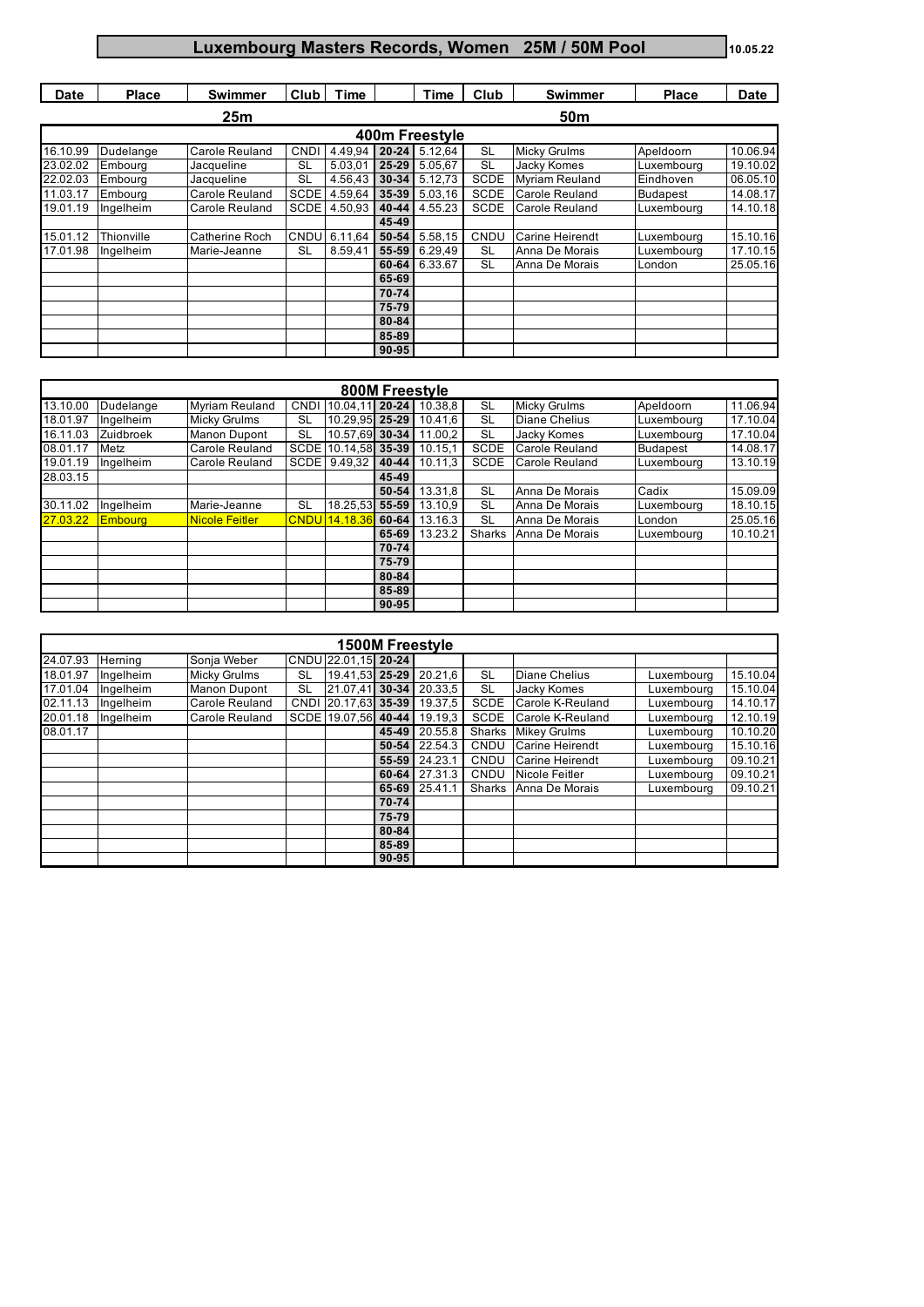#### **10.05.22 Luxembourg Masters Records, Women 25M / 50M Pool**

**Date Place Swimmer Club Time Time Club Swimmer Place Date**

|          |            | 25m             |             |                 |           | 50 <sub>m</sub>       |             |                        |            |          |  |  |  |  |
|----------|------------|-----------------|-------------|-----------------|-----------|-----------------------|-------------|------------------------|------------|----------|--|--|--|--|
|          |            |                 |             |                 |           | <b>50M Backstroke</b> |             |                        |            |          |  |  |  |  |
| 17.10.99 | Dudelange  | Carole Reuland  | <b>CNDI</b> | $0.33.07$ 20-24 |           | 0.33.28               | SL          | <b>Sinner Caroline</b> | Luxembourg | 13.10.12 |  |  |  |  |
| 11.11.17 | Landau     | Caroline Sinner | <b>SL</b>   | $0.32.34$ 25-29 |           | 0.32.16               | SL          | Sinner Caroline        | Auckland   | 25.04.17 |  |  |  |  |
| 03.12.00 |            |                 |             |                 | $30 - 34$ |                       |             |                        |            |          |  |  |  |  |
| 30.11.03 | Echternach | Carole M Dedden | <b>CNE</b>  | $0.35.40$ 35-39 |           | 0.36.58               | <b>SCDE</b> | Carole Reuland         | Luxembourg | 15.10.16 |  |  |  |  |
| 20.01.19 | Ingelheim  | Carole, Reuland |             | SCDE 0.34.03    | $40 - 44$ | 0.35.63               | <b>SCDE</b> | Carole Reuland         | Luxembourg | 13.10.18 |  |  |  |  |
|          |            |                 |             |                 | 45-49     |                       |             |                        |            |          |  |  |  |  |
|          |            |                 |             |                 | $50 - 54$ |                       |             |                        |            |          |  |  |  |  |
| 02.05.98 | Freiburg   | Marie-Jeanne    | <b>SL</b>   | 0.52,52         | $55 - 59$ | 0.52,24               | <b>CNDU</b> | Nicole Feitler         | Charleroi  | 16.04.17 |  |  |  |  |
| 27.03.22 | Embourg    | Nicole Feitler  | <b>CNDU</b> | 0.55.14         | 60-64     | 0.52.63               | <b>CNDU</b> | Nicole Feitler         | Luxembourg | 10.10.20 |  |  |  |  |
|          |            |                 |             |                 | 65-69     |                       |             |                        |            |          |  |  |  |  |
|          |            |                 |             |                 | 70-74     |                       |             |                        |            |          |  |  |  |  |
|          |            |                 |             |                 | 75-79     |                       |             |                        |            |          |  |  |  |  |
|          |            |                 |             |                 | 80-84     |                       |             |                        |            |          |  |  |  |  |
|          |            |                 |             |                 | 85-89     |                       |             |                        |            |          |  |  |  |  |
|          |            |                 |             |                 | 90-95     |                       |             |                        |            |          |  |  |  |  |

|          |            |                       |             |         |           | <b>100M Backstroke</b> |             |                        |            |          |
|----------|------------|-----------------------|-------------|---------|-----------|------------------------|-------------|------------------------|------------|----------|
| 15.10.99 | Dudelange  | Carole Reuland        | <b>CNDI</b> | 1.09.63 |           | 20-24 1.11.45          | SL          | <b>Caroline Sinner</b> | Luxembourg | 19.10.14 |
|          |            |                       |             |         | $25 - 29$ | 1.09.61                | SL          | Caroline Sinner        | Auckland   | 24.04.17 |
|          |            |                       |             |         | $30 - 34$ | 1.21,50                | <b>CNDI</b> | Carole Reuland         | Luxembourg | 14.10.12 |
| 13.10.13 | Verviers   | Carole Reuland        | CNDI        | 1.15,56 | $35-39$   | 1.16.95                | <b>SCDE</b> | Carole Reuland         | Luxembourg | 15.10.17 |
| 20.01.19 | Ingelheim  | <b>Carole Reuland</b> | <b>SCDE</b> | 1.12.72 | $40 - 44$ | 1.14.90                | <b>SCDE</b> | <b>Carole Reuland</b>  | Luxembourg | 14.10.18 |
| 25.03.17 |            |                       |             |         | 45-49     |                        |             |                        |            |          |
|          |            |                       |             |         | $50 - 54$ |                        |             |                        |            |          |
| 01.12.01 | Echternach | Marie-Jeanne          | <b>SL</b>   | 2.06,14 | 55-59     |                        |             |                        |            |          |
| 14.10.95 | Dudelange  | Jeanny Weber          | CNDU        | 2.06.40 | 60-64     |                        |             |                        |            |          |
|          |            |                       |             |         | 65-69     |                        |             |                        |            |          |
|          |            |                       |             |         | 70-74     |                        |             |                        |            |          |
|          |            |                       |             |         | 75-79     |                        |             |                        |            |          |
|          |            |                       |             |         | 80-84     |                        |             |                        |            |          |
|          |            |                       |             |         | 85-89     |                        |             |                        |            |          |
|          |            |                       |             |         | $90 - 95$ |                        |             |                        |            |          |

|          |            |                       |             |         |           | <b>200M Backstroke</b> |             |                        |                 |          |
|----------|------------|-----------------------|-------------|---------|-----------|------------------------|-------------|------------------------|-----------------|----------|
| 17.10.99 | Dudelange  | Carole Reuland        | <b>CND</b>  |         |           | 2.30.24 20-24 2.38.01  | <b>SL</b>   | <b>Caroline Sinner</b> | Luxembourg      | 19.10.14 |
| 01.02.04 | Thionville | <b>Celine Schmitz</b> | <b>SL</b>   |         |           | 2.41.02 25-29 2.46.86  | SL          | <b>Celine Schmitz</b>  | Vichy           | 10.06.03 |
|          |            |                       |             |         | $30 - 34$ |                        |             |                        |                 |          |
| 12.03.17 | Embourg    | Carole Reuland        | <b>SCDE</b> | 2.41.17 |           | 35-39 2.44,43          | <b>SCDE</b> | Carole Reuland         | <b>Budapest</b> | 16.08.17 |
| 04.02.18 | Dudelange  | Carole Reuland        | <b>SCDE</b> | 2.37.38 |           | 40-44 2.43.39          | <b>SCDE</b> | <b>Carole Reuland</b>  | Trier           | 13.08.19 |
|          |            |                       |             |         | 45-49     |                        |             |                        |                 |          |
|          |            |                       |             |         | 50-54     |                        |             |                        |                 |          |
|          |            |                       |             |         | 55-59     |                        |             |                        |                 |          |
|          |            |                       |             |         | 60-64     |                        |             |                        |                 |          |
|          |            |                       |             |         | 65-69     |                        |             |                        |                 |          |
|          |            |                       |             |         | 70-74     |                        |             |                        |                 |          |
|          |            |                       |             |         | 75-79     |                        |             |                        |                 |          |
|          |            |                       |             |         | 80-84     |                        |             |                        |                 |          |
|          |            |                       |             |         | 85-89     |                        |             |                        |                 |          |
|          |            |                       |             |         | $90 - 95$ |                        |             |                        |                 |          |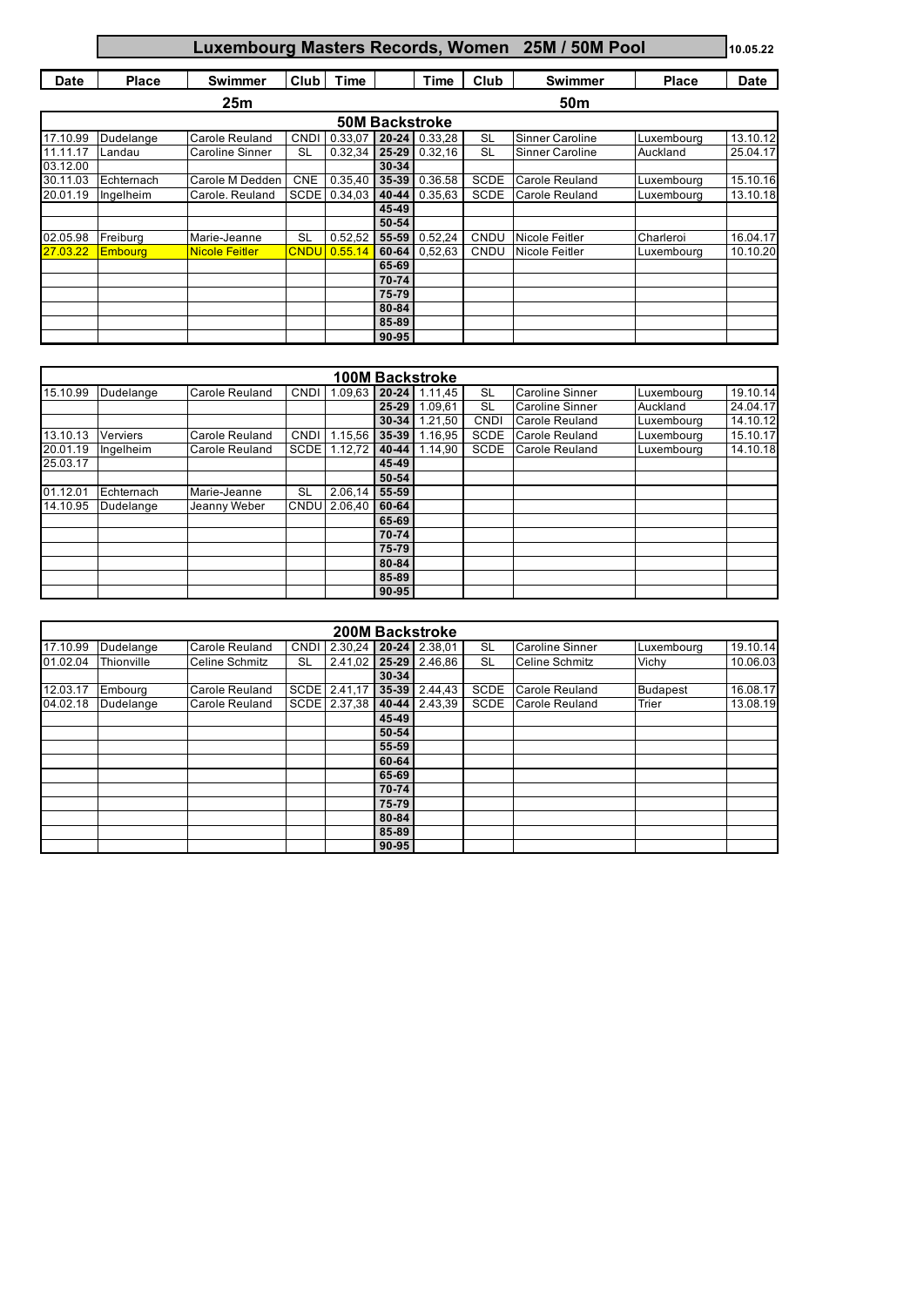#### **10.05.22 Luxembourg Masters Records, Women 25M / 50M Pool**

| <b>Date</b> | <b>Place</b> | Swimmer | Club | ⊺ime | <b>The Contract of Contract Contract of Contract Contract Contract of Contract Contract Contract Contract Contract Contract Contract Contract Contract Contract Contract Contract Contract Contract Contract Contract Contract C</b><br>. ime | Club | -<br>swimmer | Place | Date |
|-------------|--------------|---------|------|------|-----------------------------------------------------------------------------------------------------------------------------------------------------------------------------------------------------------------------------------------------|------|--------------|-------|------|
|             |              | $\sim$  |      |      |                                                                                                                                                                                                                                               |      | --           |       |      |

|          |            | 25m                 |             |                    | 50m         |                       |             |                     |             |          |  |  |
|----------|------------|---------------------|-------------|--------------------|-------------|-----------------------|-------------|---------------------|-------------|----------|--|--|
|          |            |                     |             |                    |             | <b>50M Breastroke</b> |             |                     |             |          |  |  |
| 13.05.95 | Aschafb    | <b>Micky Grulms</b> | <b>SL</b>   | $0.35.44$ 20-24    |             | 0.36.51               | SL          | <b>Micky Grulms</b> | Trier       | 18.06.95 |  |  |
| 19.01.97 | Ingelheim  | <b>Micky Grulms</b> | <b>SL</b>   | $0.36.27$ 25-29    |             | 0.38.24               | SL          | <b>Manon Dupont</b> | Munich      | 01.08.00 |  |  |
| 21.01.01 | Gensingen  | <b>Manon Dupont</b> | <b>SL</b>   | 0.39.31            | $30-34$     | 0.38.10               | SL          | <b>Manon Dupont</b> | Riccione    | 06.06.04 |  |  |
| 22.03.14 | Hürth      | Carole Reuland      | <b>CNDI</b> | $0.39.78$ 35-39    |             | 0.39.12               | SL          | <b>Manon Dupont</b> | Palo Alto   | 05.08.06 |  |  |
| 03.02.19 | Dudelange  | Carole Reuland      |             | SCDE 0.37.95 40-44 |             | 0.39,97               | <b>SCDE</b> | Carole Reuland      | Luxembourg  | 12.10.19 |  |  |
| 15.01.12 | Thionville | Catherine Roch      |             | CNDU 0.42.54       | $45 - 49$   | 0.40.36               | Sharks      | <b>Micky Grulms</b> | Woluve      | 30.11.19 |  |  |
| 26.03.22 | Emboura    | <b>Micky Grulms</b> |             | 0.38.53            | $50 - 54$   |                       |             |                     |             |          |  |  |
| 02.05.98 | Freiburg   | Marie-Jeanne        | <b>SL</b>   | 0.49.95            | 55-59       | 0.50,23               | SL          | Marie-Jeanne Ross   | Casablanca  | 22.06.98 |  |  |
|          |            |                     |             |                    | $60 - 64$   | 0.51.56               | SL          | Marie-Jeanne Ross   | Riccione    | 06.06.04 |  |  |
| 18.11.12 | Thionville | Marie-Jeanne        | <b>SL</b>   | 0.56.97            | 65-69       |                       |             |                     |             |          |  |  |
| 08.11.14 | Landau     | Marie-Jeanne        | <b>SL</b>   | 0.57.85            | 70-74       | 0.57.47               | <b>SL</b>   | Marie-Jeanne Ross   | Trier       | 08.06.13 |  |  |
|          |            |                     |             |                    | 75-79       | 0.58.81               | SL          | Marie-Jeanne Ross   | Strassbourg | 03.06.18 |  |  |
|          |            |                     |             |                    | 80-84       |                       |             |                     |             |          |  |  |
|          |            |                     |             |                    | 85-89       |                       |             |                     |             |          |  |  |
|          |            |                     |             |                    | $ 90 - 95 $ |                       |             |                     |             |          |  |  |

|          | <b>100M Breastroke</b> |                     |             |                         |                |         |             |                       |             |          |  |  |  |  |
|----------|------------------------|---------------------|-------------|-------------------------|----------------|---------|-------------|-----------------------|-------------|----------|--|--|--|--|
| 13.05.95 | Aschafb                | <b>Micky Grulms</b> | <b>SL</b>   | 1.15.52 20-24           |                | 1.21.53 | <b>SL</b>   | <b>Micky Grulms</b>   | Trier       | 18.06.95 |  |  |  |  |
| 19.01.97 | Ingelheim              | <b>Micky Grulms</b> | <b>SL</b>   | 1.18.64 25-29           |                | 1.24.47 | CNDU        | Sonia Weber           | Riccione    | 07.09.95 |  |  |  |  |
| 20.01.01 | Gensina                | Manon Dupont        | <b>SL</b>   |                         | $.26.45$ 30-34 | 1.25.52 | SL          | <b>Manon Dupont</b>   | Riccione    | 07.06.04 |  |  |  |  |
| 16.03.14 | Embourg                | Carole Reuland      | <b>CND</b>  |                         | 28.38 35-39    | 1.26.07 | <b>SCDE</b> | <b>Carole Reuland</b> | Luxembourg  | 14.10.17 |  |  |  |  |
| 20.01.19 | Ingelheim              | Carole Reuland      | <b>SCDE</b> | .21.34                  | 40-44          | 1.27.51 | <b>SCDE</b> | Carole Reuland        | Kranj       | 04.09.18 |  |  |  |  |
| 15.10.95 | Dudelange              | Arlette Wilmes      | <b>SL</b>   | 1.37.42                 | 45-49          | 1.25.61 | Sharks      | <b>Micky Grulms</b>   | Luxemboura  | 11.10.20 |  |  |  |  |
| 27.03.22 | <b>Embourg</b>         | <b>Micky Grulms</b> |             | .23.82                  | $50 - 54$      |         |             |                       |             |          |  |  |  |  |
| 17.01.99 | Gensing                | Marie-Jeanne        | <b>SL</b>   | $.53.17$ $\blacksquare$ | 55-59          | 1.52.77 | SL          | Marie-Jeanne Ross     | Casablanca  | 21.06.98 |  |  |  |  |
|          |                        |                     |             |                         | 60-64          | 1.56.24 | <b>SL</b>   | Marie-Jeanne Ross     | Millau      | 28.08.03 |  |  |  |  |
|          |                        |                     |             |                         | 65-69          |         |             |                       |             |          |  |  |  |  |
| 12.01.14 | Thionville             | Marie-Jeanne        | <b>SL</b>   | 2.13.32                 | 70-74          | 2.14,80 | SL          | Marie-Jeanne Ross     | Trier       | 09.06.13 |  |  |  |  |
|          |                        |                     |             |                         | 75-79          | 2.26.54 | <b>SL</b>   | Marie-Jeanne Ross     | Strassbourg | 03.06.18 |  |  |  |  |
|          |                        |                     |             |                         | 80-84          |         |             |                       |             |          |  |  |  |  |
|          |                        |                     |             |                         | 85-89          |         |             |                       |             |          |  |  |  |  |
|          |                        |                     |             |                         | 90-95          |         |             |                       |             |          |  |  |  |  |

|          | <b>200M Breastroke</b> |                     |             |         |           |               |             |                       |             |          |  |  |  |
|----------|------------------------|---------------------|-------------|---------|-----------|---------------|-------------|-----------------------|-------------|----------|--|--|--|
| 19.11.94 | Munich                 | <b>Micky Grulms</b> | <b>SL</b>   | 2.44.20 | $20 - 24$ |               |             |                       |             |          |  |  |  |
| 18.01.97 | Ingelheim              | <b>Micky Grulms</b> | <b>SL</b>   | 2.49.44 | $25 - 29$ | 3.07.56       | <b>SL</b>   | <b>Manon Dupont</b>   | Prague      | 03.09.97 |  |  |  |
| 14.11.03 | Zuidbroek              | <b>Manon Dupont</b> | <b>SL</b>   | 3.13.71 |           | 30-34 3.12.91 | <b>SCDE</b> | <b>Myriam Reuland</b> | Eindhoven   | 06.05.10 |  |  |  |
| 13.01.13 | Thionville             | Carole Reuland      | <b>CND</b>  | 3.13.04 | $35 - 39$ | 3.02.65       | <b>SCDE</b> | Carole Reuland        | Luxembourg  | 15.10.17 |  |  |  |
| 02.02.20 | Dudelange              | Carole Reuland      | <b>SCDE</b> | 2.53.73 | $40 - 44$ | 3.00.89       | <b>SCDE</b> | Carole Reuland        | Kranj       | 04.09.18 |  |  |  |
| 12.01.14 | Thionville             | Marie-P.            | <b>CNDU</b> | 3.45.97 | $45 - 49$ | 3.27.59       | CNDU        | <b>Roch Catherine</b> | Luxembourg  | 19.10.14 |  |  |  |
| 26.03.22 | <b>Embourg</b>         | <b>Micky Grulms</b> |             | 2.58.48 | $50 - 54$ |               |             |                       |             |          |  |  |  |
| 16.01.99 | Gensing                | Marie-Jeanne        | <b>SL</b>   | 4.12.21 | $55 - 59$ | 4.12.72       | <b>SL</b>   | Marie-Jeanne Ross     | Innsbruck   | 25.08.99 |  |  |  |
|          |                        |                     |             |         | $60 - 64$ | 4.12.47       | <b>SL</b>   | Marie-Jeanne Ross     | Millau      | 30.08.03 |  |  |  |
|          |                        |                     |             |         | $65 - 69$ |               |             |                       |             |          |  |  |  |
|          |                        |                     |             |         | $70 - 74$ | 5.00.74       | SL          | Marie-Jeanne Ross     | Luxembourg  | 19.10.13 |  |  |  |
|          |                        |                     |             |         |           | 75-79 5.31.61 | <b>SL</b>   | Marie-Jeanne Ross     | Strassbourg | 03.06.18 |  |  |  |
|          |                        |                     |             |         | $80 - 84$ |               |             |                       |             |          |  |  |  |
|          |                        |                     |             |         | 85-89     |               |             |                       |             |          |  |  |  |
|          |                        |                     |             |         | $90 - 95$ |               |             |                       |             |          |  |  |  |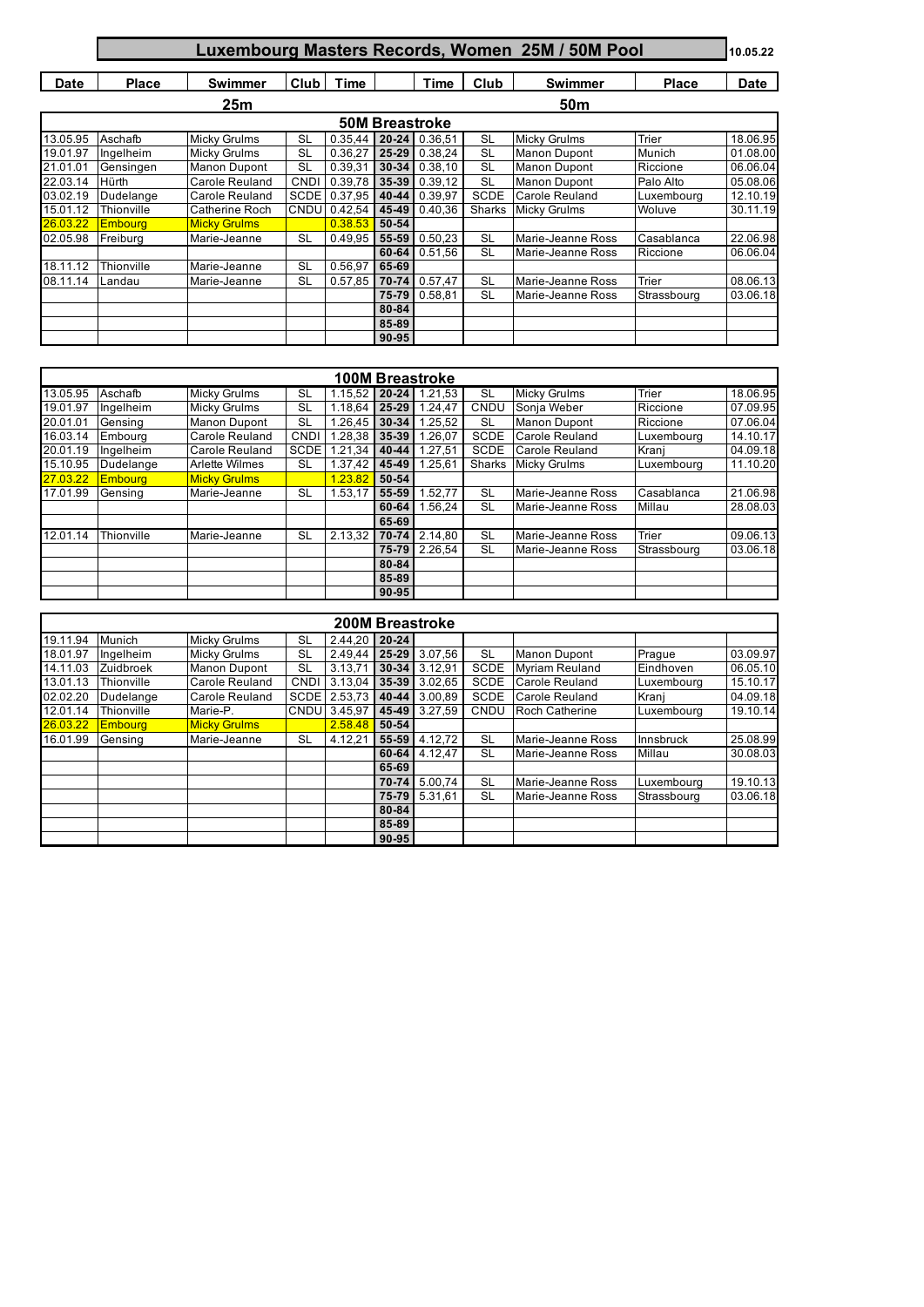## **Luxembourg Masters Records, Women 25M / 50M Pool**

| <b>Date</b> | <b>Place</b> | Swimmer   | Club | $- \cdot$<br>îme | $- -$<br>⊺ime | Club | Swimmer   | <b>Place</b> | <b>Date</b> |
|-------------|--------------|-----------|------|------------------|---------------|------|-----------|--------------|-------------|
|             |              | <b>AF</b> |      |                  |               |      | <b>FA</b> |              |             |

|          |            | 25 <sub>m</sub>       |             |              | 50 <sub>m</sub> |                         |             |                       |            |          |  |  |
|----------|------------|-----------------------|-------------|--------------|-----------------|-------------------------|-------------|-----------------------|------------|----------|--|--|
|          |            |                       |             |              | 50m Butterfly   |                         |             |                       |            |          |  |  |
| 27.03.22 | Embourg    | Nora Bholer           | <b>CND</b>  | 0.31.82      |                 | $20 - 24$ 0.32.26       | <b>CNDU</b> | Nora Bholer           | Eindhoven  | 06.05.22 |  |  |
| 30.01.00 | Gensingen  | <b>Manon Dupont</b>   | <b>SL</b>   | 0.33.41      |                 | 25-29 0.31.57           | SL          | Manon Zeig            | Luxembourg | 16.10.04 |  |  |
| 16.10.99 | Dudelange  | Carole M.             | <b>CNE</b>  |              |                 | $0.32.65$ 30-34 0.32.86 | <b>SL</b>   | <b>Manon Dupont</b>   | Riccione   | 04.06.04 |  |  |
| 03.03.13 | Embourg    | Carole Reuland        | <b>SCDE</b> | 0.34.82      |                 | 35-39 0.34.42           | <b>SCDE</b> | <b>Carole Reuland</b> | Luxembourg | 15.10.17 |  |  |
| 19.02.22 | Geel       | <b>Carole Reuland</b> |             | SCDE 0.34.13 |                 | 40-44 0.33.53           | <b>SCDE</b> | Carole Reuland        | Luxembourg | 14.10.18 |  |  |
| 15.01.12 | Thionville | Catherine Roch        |             | CNDU 0.40.69 |                 | 45-49 0.40,12           | CNDU        | <b>Catherine Roch</b> | Luxembourg | 18.10.15 |  |  |
| 14.10.00 | Dudelange  | <b>Arlette Wilmes</b> | CNDU        | 0.49.33      | 50-54           | 0.47.78                 | CNDU        | Anne Bolv             | Luxembourg | 11.10.20 |  |  |
| 30.11.02 | Echternach | Marie-Jeanne          | SL          | 0.52.18      |                 | $55-59$ 0.43.43         | <b>CNDU</b> | Nicole Feitler        | Kazan      | 12.08.15 |  |  |
|          |            |                       |             |              |                 | 60-64 0.52.31           | SL          | Marie-Jeanne Ross     | Millau     | 29.08.03 |  |  |
|          |            |                       |             |              |                 | 65-69 0.47.78           |             |                       |            |          |  |  |
|          |            |                       |             |              | 70-74           |                         |             |                       |            |          |  |  |
|          |            |                       |             |              | 75-79           |                         |             |                       |            |          |  |  |
|          |            |                       |             |              | $80 - 84$       |                         |             |                       |            |          |  |  |
|          |            |                       |             |              | 85-89           |                         |             |                       |            |          |  |  |
|          |            |                       |             |              | $90 - 95$       |                         |             |                       |            |          |  |  |

|          | <b>100M Butterfly</b> |                       |             |         |           |         |             |                       |            |          |  |  |  |  |
|----------|-----------------------|-----------------------|-------------|---------|-----------|---------|-------------|-----------------------|------------|----------|--|--|--|--|
| 17.10.99 | Dudelange             | <b>Myriam Reuland</b> | <b>CNDI</b> | 1.12.84 | $20 - 24$ |         |             |                       |            |          |  |  |  |  |
| 16.10.94 |                       |                       |             |         | $25 - 29$ | 1.15,08 | SL          | <b>Tracy Rump</b>     | London     | 26.02.94 |  |  |  |  |
| 04.12.99 | Echternach            | Carole Maas           | <b>CNE</b>  | 1.16.69 | $30 - 34$ | 1.17.95 | SL          | <b>Manon Dupont</b>   | Palma      | 05.07.01 |  |  |  |  |
| 22.03.14 | Hürth                 | Carole Reuland        | <b>SCDE</b> | 1.17.91 | 35-39     | 1.15.57 | <b>SCDE</b> | <b>Carole Reuland</b> | Luxembourg | 14.10.17 |  |  |  |  |
| 20.01.19 | Ingelheim             | Carole Reuland        | <b>SCDE</b> | 1.11.88 | 40-44     | 1.16.43 | <b>SCDE</b> | <b>Carole Reuland</b> | Luxembourg | 13.10.19 |  |  |  |  |
|          |                       |                       |             |         | 45-49     |         |             |                       |            |          |  |  |  |  |
| 11.02.17 | Riga                  | Anja Boly             | CNDU        | 1.43,63 | 50-54     | 1.48.32 | <b>CNDU</b> | Anne Bolv             | Charleroi  | 16.10.16 |  |  |  |  |
| 30.11.02 | Echternach            | Marie-Jeanne          | <b>SL</b>   | 2.08.31 | 55-59     |         |             |                       |            |          |  |  |  |  |
|          |                       |                       |             |         | $60 - 64$ |         |             |                       |            |          |  |  |  |  |
|          |                       |                       |             |         | 65-69     |         |             |                       |            |          |  |  |  |  |
|          |                       |                       |             |         | 70-74     |         |             |                       |            |          |  |  |  |  |
|          |                       |                       |             |         | 75-79     |         |             |                       |            |          |  |  |  |  |
|          |                       |                       |             |         | 80-84     |         |             |                       |            |          |  |  |  |  |
|          |                       |                       |             |         | 85-89     |         |             |                       |            |          |  |  |  |  |
|          |                       |                       |             |         | $90 - 95$ |         |             |                       |            |          |  |  |  |  |

|          | 200M Butterfly |                         |             |                           |           |               |             |                       |            |          |  |  |  |  |
|----------|----------------|-------------------------|-------------|---------------------------|-----------|---------------|-------------|-----------------------|------------|----------|--|--|--|--|
| 17.10.99 | Dudelange      | <b>Myriam Reuland</b>   | CNDI        | 2.34,65 20-24             |           |               |             |                       |            |          |  |  |  |  |
| 19.10.97 |                |                         |             |                           | $25 - 29$ |               |             |                       |            |          |  |  |  |  |
| 13.10.00 | Dudelange      | <b>Isabelle Stendeb</b> | <b>SL</b>   | 4.01,57                   |           | 30-34 3.12,57 | <b>CNDI</b> | <b>Carole Reuland</b> | Luxembourg | 14.10.12 |  |  |  |  |
| 08.01.17 | Metz           | Carole Reuland          | <b>SCDE</b> | 2.49,24                   |           | 35-39 2.54,75 | <b>SCDE</b> | <b>Carole Reuland</b> | Luxembourg | 16.10.16 |  |  |  |  |
| 08.03.20 | Embourg        | Carole Reuland          | <b>SCDE</b> | 2.46.57   40-44   2.47.41 |           |               | <b>SCDE</b> | <b>Carole Reuland</b> | Luxembourg | 14.10.18 |  |  |  |  |
|          |                |                         |             |                           | 45-49     |               |             |                       |            |          |  |  |  |  |
|          |                |                         |             |                           | $50 - 54$ | 4.07.68       | CNDU        | Anja Boly             | Ingelheim  | 19.10.19 |  |  |  |  |
|          |                |                         |             |                           | 55-59     |               |             |                       |            |          |  |  |  |  |
|          |                |                         |             |                           | 60-64     |               |             |                       |            |          |  |  |  |  |
|          |                |                         |             |                           | 65-69     |               |             |                       |            |          |  |  |  |  |
|          |                |                         |             |                           | 70-74     |               |             |                       |            |          |  |  |  |  |
|          |                |                         |             |                           | 75-79     |               |             |                       |            |          |  |  |  |  |
|          |                |                         |             |                           | $80 - 84$ |               |             |                       |            |          |  |  |  |  |
|          |                |                         |             |                           | 85-89     |               |             |                       |            |          |  |  |  |  |
|          |                |                         |             |                           | $90 - 95$ |               |             |                       |            |          |  |  |  |  |